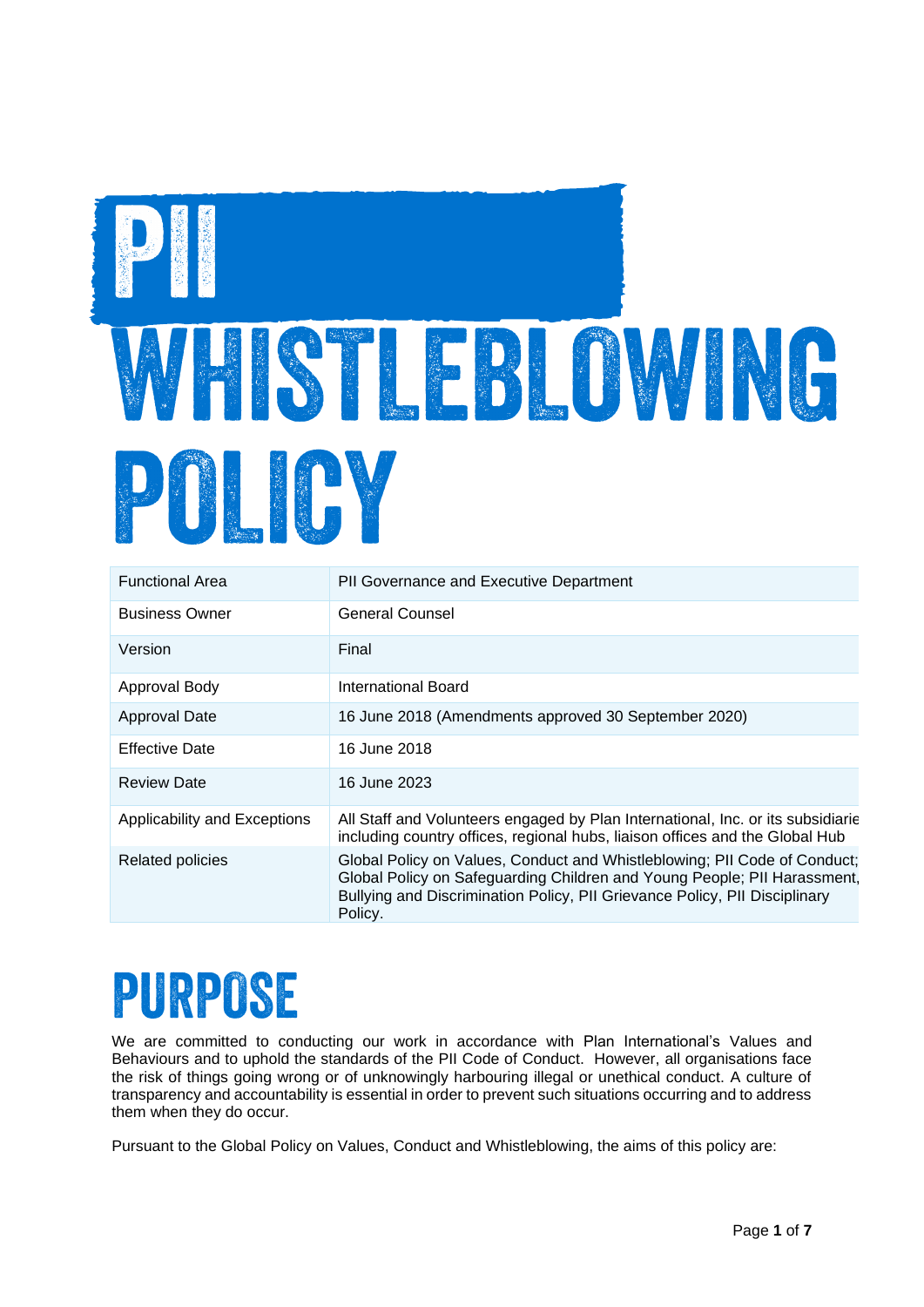- 1. To encourage and enable Whistleblowers to report suspected wrongdoing within PII as soon as possible, in the knowledge that their concerns will be taken seriously and investigated where appropriate, and that their confidentiality and, if desired, anonymity will be respected;
- 2. To provide Whistleblowers with a safe, effective and accessible procedure for how to raise Whistleblowing Concerns; and
- 3. To reassure Whistleblowers that they should be able to raise genuine concerns regarding the conduct described below without fear of retaliation or reprisals, even if they turn out to be mistaken.

## **APPLICATION AND SCOPE**

- 1. This Whistleblowing Policy applies to all Plan International, Inc. (PII) Staff and Volunteers.
- 2. Nothing contained herein is intended to provide any Whistleblower with any additional rights or causes of action, other than those provided by law. We further reserve the right to amend this policy at any time.
- 3. This Whistleblowing Policy is **not** designed for Staff and Volunteers to:
	- a. make a general complaint that does not fall under the definition of Whistleblowing;
	- b. raise issues of policy or strategy where there is no breach of applicable PII or Global policies or laws; or
	- c. express concerns about their individual terms and conditions of work. Staff and Volunteers are encouraged to use PII's grievance procedure in order that such concerns may be resolved and redressed.<sup>1</sup>
- 4. This Whistleblowing Policy should be read in conjunction with local legislation (where possible).
- 5. This policy supersedes all prior policies, guidelines and practices that pertain to Whistleblowing.

## **ROLES AND RESPONSIBILITIES**

#### **1. All Staff and Volunteers shall be responsible for:**

a. Reporting any Whistleblowing Concerns they may have in accordance with the reporting procedure described below, as PII may amend in its discretion. Assist in any investigations of Whistleblowing Concerns by making available all relevant information and by cooperating in interviews.

#### **2. Managers are responsible for:**

- a. Ensuring that the principles of this policy are communicated and understood throughout their teams.
- b. Escalating any reports of Whistleblowing Concerns they may receive to the appropriate Policy Administrator.

<sup>1</sup>PII's Grievance Policy can be found at:

[https://planet.planapps.org/Operations/HROD/Global\\_Policies/\\_layouts/15/WopiFrame2.aspx?sourcedoc=/Operations/HROD/G](https://planet.planapps.org/Operations/HROD/Global_Policies/_layouts/15/WopiFrame2.aspx?sourcedoc=/Operations/HROD/Global_Policies/Documents/Grievance%20Policy.pdf&action=default) [lobal\\_Policies/Documents/Grievance%20Policy.pdf&action=default](https://planet.planapps.org/Operations/HROD/Global_Policies/_layouts/15/WopiFrame2.aspx?sourcedoc=/Operations/HROD/Global_Policies/Documents/Grievance%20Policy.pdf&action=default)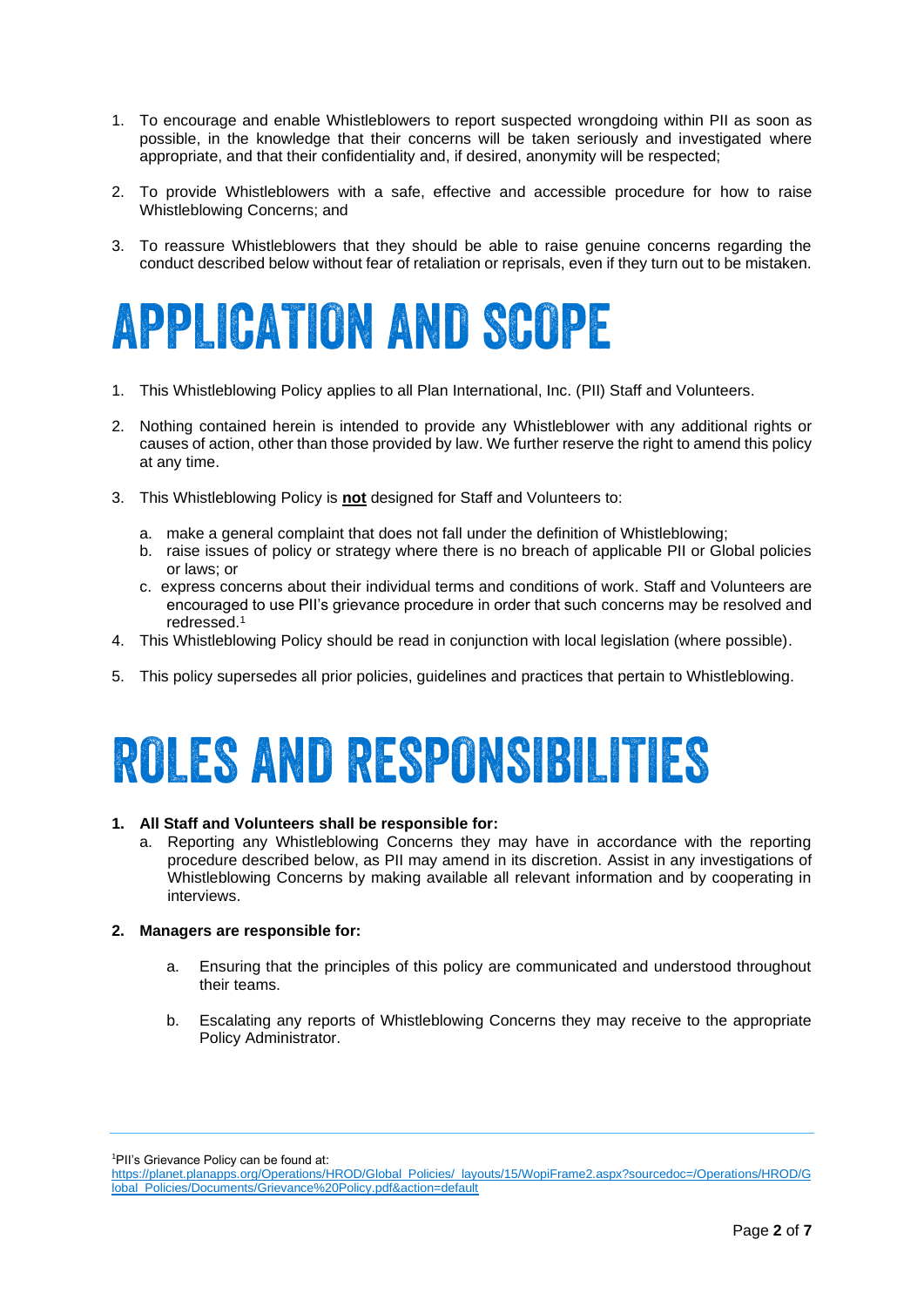#### **3. The Policy Administrators (or their designees, and other than in cases where the Chair of the Members' Assembly or the Audit and Compliance Committee serve as Policy Administrators) shall be responsible for:**

- a. Providing training, advice, guidance and ongoing support to Managers on the implementation and use of the Whistleblowing Policy;
- b. Determining the scope, if any, of investigation of Whistleblowing Concerns raised pursuant to this policy, determining who should undertake the investigation and ensuring that any subsequent investigation is promptly and properly managed;
- c. Facilitating the implementation by management of appropriate responses to recommendations made in Whistleblowing investigation reports;
- d. Providing the International Board with an annual summary report of reported Whistleblowing Concerns;
- e. The retention of all records of reported Whistleblowing Concerns and Whistleblowing investigations on a strictly confidential basis for the required periods under the PII Retention, Storage and Destruction of Key Documents Policy.

In cases where the Chair of the Members' Assembly or Audit and Compliance Committee serves as a Policy Administrator, their role is limited to that described in b. above.

- **4. The Chief Executive Officer is responsible for** ensuring the implementation and monitoring of the Whistleblowing Policy.
- **5. The International Board of PII is responsible for** overseeing management's implementation and monitoring of the Whistleblowing Policy.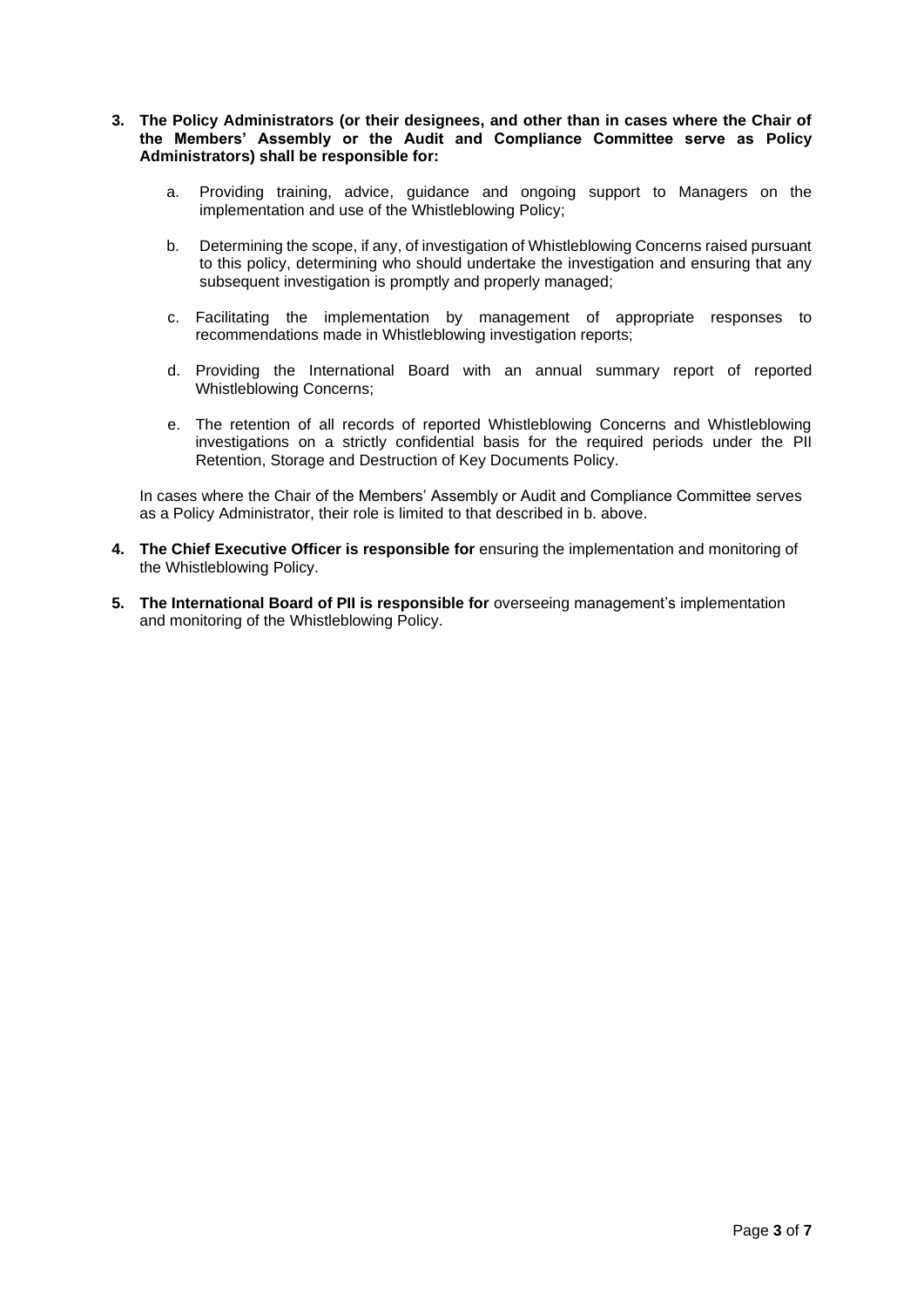# PROCESS

## 1. Raising a Whistleblowing Concern

There are various channels open to Staff and Volunteers within PII for reporting Whistleblowing Concerns. These are summarized briefly below.

### a. Staff and Volunteers

Staff and Volunteers are encouraged to report Whistleblowing Concerns to their line manager, a more senior manager up to and including a Director, their human resources business partner or the Policy Administrators. Reports may be made in person, by telephone or in writing.

Staff and Volunteers who are unable or would prefer not to report internally may alternatively use the independent Safecall confidential misconduct reporting facility.<sup>2</sup>

| <b>Safecall</b>            | Telephone numbers available at                                                                                          |
|----------------------------|-------------------------------------------------------------------------------------------------------------------------|
| (Available 24 hours a day) | https://planinternational.sharepoint.com/sites/pl<br>anetapps/Operations/GlobalAssurance/Pages/<br>Whistle-blowing.aspx |
|                            | Email: plan@safecall.co.uk                                                                                              |
|                            | Secure web portal: http://www.safecall.co.uk/<br>file-a-report                                                          |
|                            | Website: http://www.safecall.co.uk                                                                                      |

### b. Third Parties

Third parties can report any suspected irregularities or wrongdoing by PII by raising their concern with a member of Staff or Volunteer. Third parties may also use the Safecall reporting facility.

### c. External Disclosures

This Policy aims to provide an internal mechanism for reporting, investigating and remedying Whistleblowing Concerns. This does not, however, affect the right of Staff and Volunteers to report Whistleblowing Concerns to an external body (such as a regulator) where the individual believes this is the appropriate course of action. Whistleblowers should seek advice from a Manager, the Policy Administrators or Safecall before reporting Whistleblowing Concerns externally.

## 2. Confidentiality

Whistleblowers should feel comfortable reporting Whistleblowing Concerns openly under this Policy. Reports of Whistleblowing Concerns will be treated with the utmost confidentiality by all parties involved or otherwise aware of what has been reported, subject to any disclosures required as part of any

<sup>&</sup>lt;sup>2</sup> Safecall is an external provider of an ethics telephone hotline and online reporting system, helping national and international organizations create a culture of integrity and openness. They have the ability to handle reports in over 170 languages. When an employee telephones Safecall they will automatically be offered a series of languages appropriate to the location they are calling from.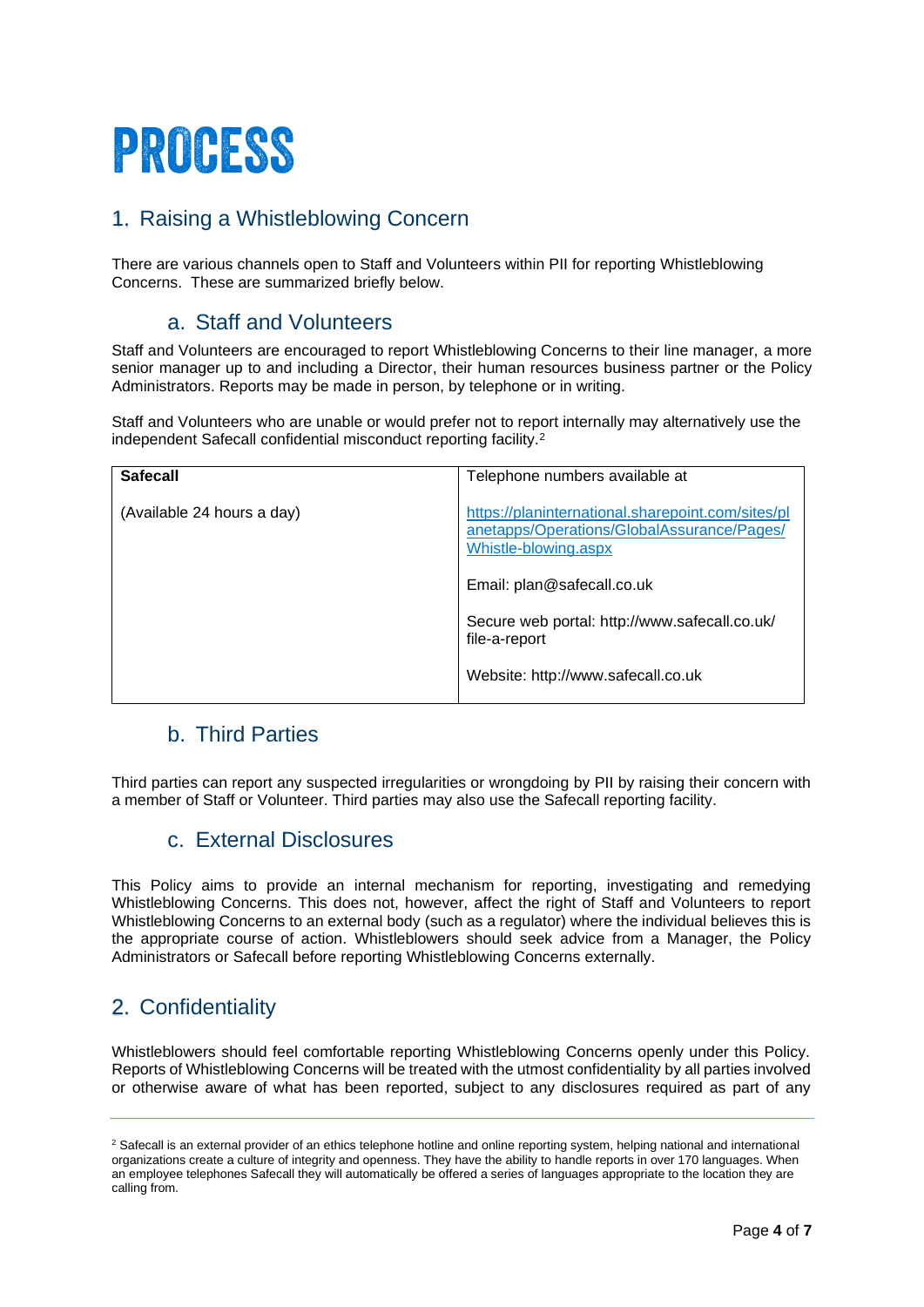regulatory process or legal proceedings, about which the Whistleblower will be advised where possible prior to disclosure where possible.

Although not prevented from doing so, Whistleblowers are encouraged not to make anonymous disclosures since proper investigation may be prevented if investigators cannot clarify or obtain further information from the Whistleblower. Inability to obtain follow-up information from a Whistleblower may lead to the closure of the process. Whistleblowers who are concerned about possible retaliation or reprisals if their identity is revealed should make this clear when making the report so that appropriate measures can be taken to protect their identity as far as possible.

### 3. Managing Whistleblowing Concerns

The Policy Administrators shall determine whom amongst themselves and their departments, or other designee within PII, is appropriate to manage reports of Whistleblowing Concerns. For example:

- the PII Head of Counter Fraud shall manage reports of Whistleblowing Concerns relating to fraud, corruption, bribery or other financial impropriety; and
- the PII Director of HR shall manage reports of Whistleblowing Concerns relating to workplace misconduct as between Staff and Volunteers, including harassment, bullying or discrimination other than sexual harassment, exploitation or abuse;
- the PII Director of Safeguarding of Children and Young People shall manage reports of Whistleblowing Concerns related to a child or youth safeguarding issue (pursuant to the reporting procedures detailed in the Global Policy on Safeguarding Children and Young People and 'Reporting and Responding to Safeguarding Issues' global document);or relating to sexual harassment, exploitation and abuse as between Staff and Volunteers.

The Chair of the Members' Assembly and International Board shall manage reports of Whistleblowing Concerns related to any subject matter that involves the Chief Executive Officer ("CEO") or any member of the International Board, with delegation to appropriate staff as necessary.

The Chair of the Audit and Compliance Committee of the Members' Assembly shall manage reports of Whistleblowing Concerns related to any subject matter that involves the Chair of the Members' Assembly and International Board, with delegation to appropriate staff as necessary.

In cases where there are multiple allegations against different people in one Whistleblower Concern, the Policy Administrators will collaborate to determine the most effective way forward. The designated Policy Administrator shall always be completely independent from the allegations made. For example, any allegations relating to fraudulent behaviour by the Head of Counter Fraud, shall be managed by someone outside of the Counter Fraud Unit. In case of any doubt, the matter shall be referred to the General Counsel for determination.

#### **Initial Assessment**

As an initial step, the relevant Policy Administrator(s) shall decide by conducting an initial assessment, whether or not the reported Whistleblowing Concern should be investigated. A decision not to investigate may be made at the discretion of the Policy Administrator which may include cases where (i) insufficient information is provided by the Whistleblower; (ii) the allegations do not fall under the definition of Whistleblowing; (iii) the same issues have been raised previously and found to be unsubstantiated; or (iv) the issue is referred to another body (such as management or the board of another Plan International entity, who may decide to investigate itself).

#### **Investigation**

Once a decision is made to investigate a reported Whistleblowing Concern, the Policy Administrator may delegate the responsibility to one or more appropriate members of Staff or to any other individual, including persons not employed by PII. In cases involving the CEO or an International Board member which the Policy Administrator has decided to investigate, an external investigator, reporting to the appropriate Policy Administrator, should generally be used.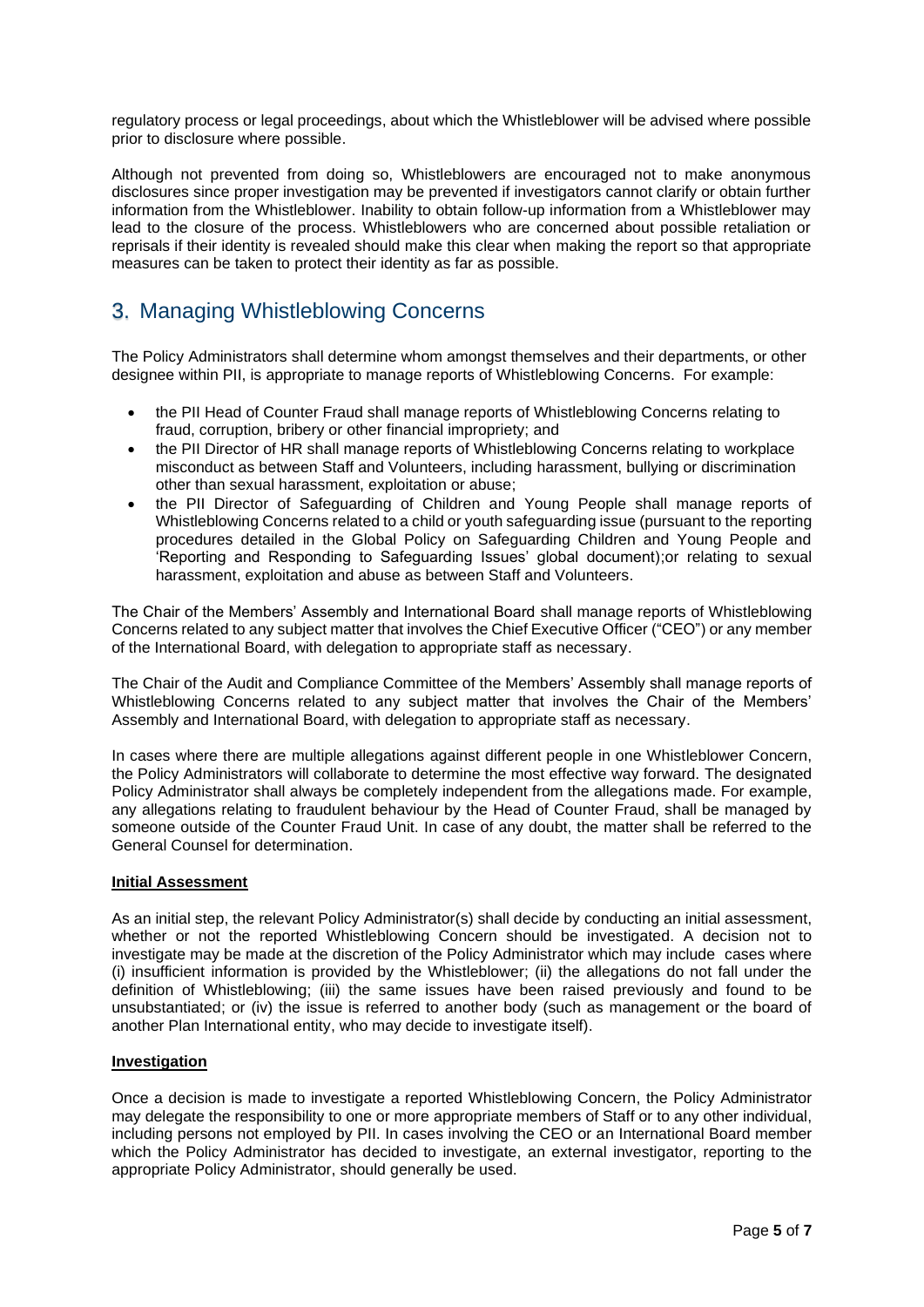Whistleblowers who are not anonymous may request to be accompanied at any meetings in respect of the Whistleblowing Concern by a colleague of the Whistleblower's selection or if locally applicable by an appropriate trade union or employee representative. The Whistleblower may be requested to select an alternative colleague if the one identified is deemed not to be a reasonable choice by the Policy Administrator.

Where appropriate and subject to the need for confidentiality, the Whistleblower should be kept informed of the progress of the investigation. In circumstances where the Whistleblower is anonymous, it is generally not appropriate to provide details beyond the fact that an investigation has started or has been completed.

If an initial assessment or an investigation concludes that a Whistleblower has maliciously or knowingly made false allegations, the Whistleblower may be subject to disciplinary action, up to and including termination of employment.

### 4. Protection and Support for Whistleblowers

PII is committed to protecting members of Staff and Volunteers who make disclosures under this Policy.

Any member of Staff or Volunteers who retaliates against a Whistleblower or in any way causes a Whistleblower to suffer adverse employment consequences as a result of their report is subject to discipline up to and including termination of employment. Retaliation and adverse employment consequences may include, for example, intimidation, bullying, harassment and discrimination, failure to promote, adverse impact on compensation or benefits, termination, suspension, demotion, or other change in responsibilities whether formal or informal.

Staff and Volunteers who believe they have suffered retaliation or adverse employment consequences as a result of having reported a Whistleblowing Concern should inform the appropriate Policy Administrator and are encouraged to refer to the PII Harassment, Bullying and Discrimination Policy.<sup>3</sup>

# **TERMS AND DEFINITIONS**

When used in this document:

"**Director**" is an Executive Director of PII or a Country Director or Regional Director and Sub-Regional Director.

"**Manager**" refers to a Staff member who has responsibility for line managing or supervising the work of Staff or Volunteers.

"**PII**" refers to Plan International, Inc. ("PII"), including its headquarters in the United Kingdom (operating through its UK subsidiary, Plan Limited), and all of its country offices, regional offices, liaison offices, and any other offices, some of which operate as branches and some as subsidiaries. Also referred to in this document as "we" or "us".

**"Policy Administrators**" means the PII Head of Counter Fraud and the PII Director of Safeguarding, and the PII Director of HR. Each of these individuals shall administer the Policy so far as it relates to a Whistleblowing Concern that falls within their functional remit. With respect to Whistleblowing Concerns alleging wrongdoing by:

<sup>3</sup> PII's Harassment. Bullying and Discrimination Policy can be found at:

[https://planet.planapps.org/Operations/HROD/Global\\_Policies/\\_layouts/15/WopiFrame2.aspx?sourcedoc=/Operations/HROD/G](https://planet.planapps.org/Operations/HROD/Global_Policies/_layouts/15/WopiFrame2.aspx?sourcedoc=/Operations/HROD/Global_Policies/Documents/Harrassment%20Bullying%20Discrimination%20Policy.pdf&action=default) [lobal\\_Policies/Documents/Harrassment%20Bullying%20Discrimination%20Policy.pdf&action=default](https://planet.planapps.org/Operations/HROD/Global_Policies/_layouts/15/WopiFrame2.aspx?sourcedoc=/Operations/HROD/Global_Policies/Documents/Harrassment%20Bullying%20Discrimination%20Policy.pdf&action=default)